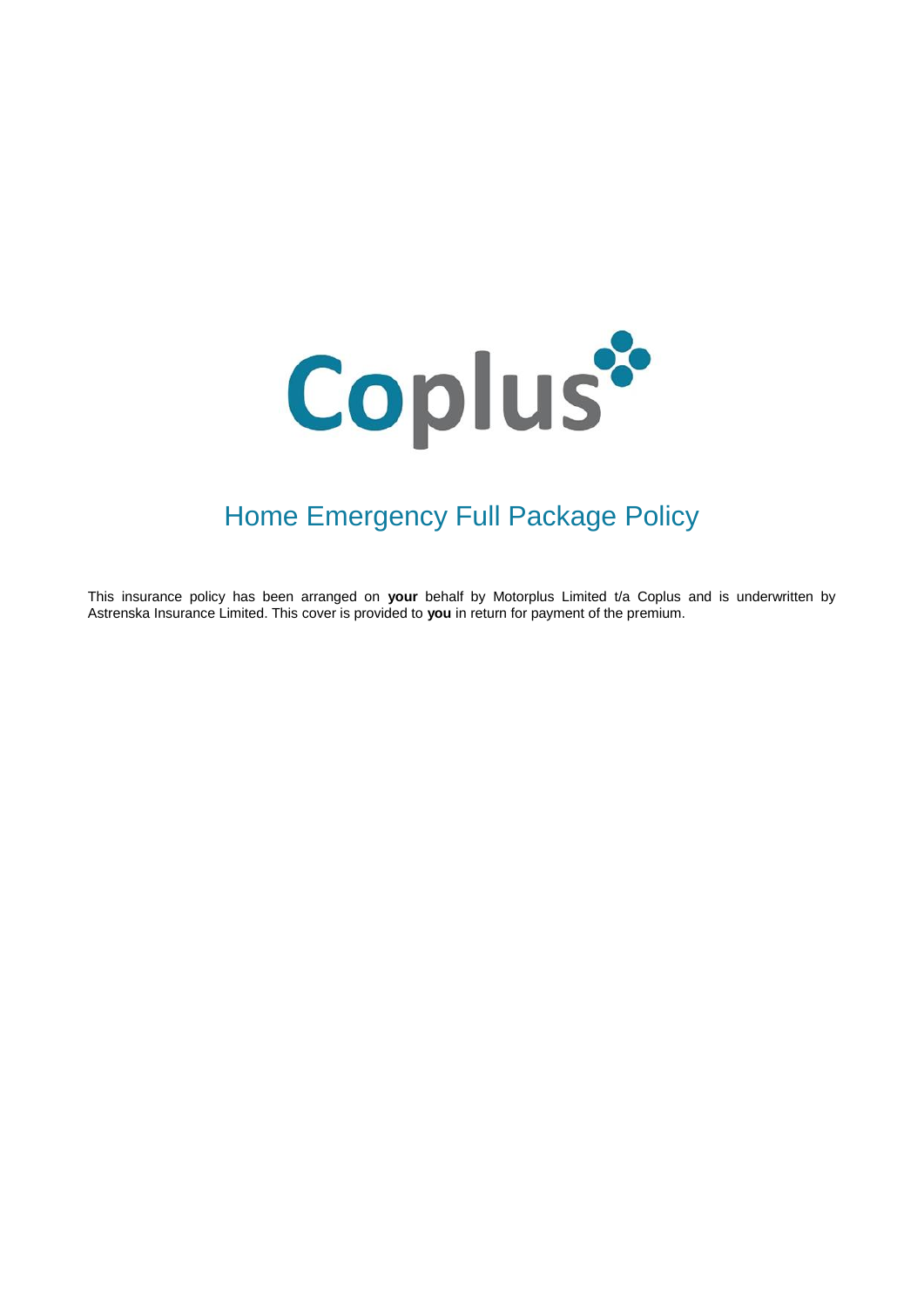

#### **Who does it cover?**

The policyholder named on the policy **schedule**.

#### **What criteria apply?**

The property must be the policyholder's permanent place of residence, as shown on the policy **schedule**, and must be occupied by the policyholder and their family as a private residence with no business or commercial use.

#### **Important information**

This policy has been offered based on information provided by **you**. If any of this information is incorrect, or changes during the term of **your** policy, please let **us** know at **your** earliest convenience to ensure that **your** cover remains fully effective and in force.

**You** are required by the provisions of the Consumer Insurance (Disclosure and Representations) Act 2012 to take care to:

- a) supply accurate and complete answers to all the questions **we** or the **administrator** may ask as part of **your** application for cover under the policy
- b) to make sure that all information supplied as part of **your** application for cover is true and correct
- c) tell **us** of any changes to the answers **you** have given as soon as possible.

**You** must take reasonable care to provide complete and accurate answers to the questions **we** ask when **you** take out, make changes to and renew **your** policy. If any information **you** provide is not complete and accurate, this may mean **your** policy is invalid and that it does not operate in the event of a claim or **we** may not pay any claim in full.

This policy must be read together with **your** current **schedule**, Insurance Product Information Document and any endorsements or certificates. These items together form **your** contract of insurance.

#### **CONTENTS**

| Who does it cover?                                          | page 1      |
|-------------------------------------------------------------|-------------|
| Important information                                       | page 1      |
| How to make a claim                                         | page 1 - 2  |
| How to make a complaint                                     | page 2      |
| Our regulator and insurer                                   | page 2      |
| <b>Privacy Statement</b>                                    | page 2      |
| Renewal procedure                                           | page 3      |
| Choice of law and jurisdiction                              | page 3      |
| Contracts (Rights of Third Parties) Act 1999                | page 3      |
| <b>Financial Services Compensation Scheme</b>               | page 3      |
| Sanctions                                                   | page 3      |
| Use of language                                             | page 3      |
| Other formats                                               | page 3      |
| General definitions                                         | page 3 - 4  |
| Cover                                                       | page 4 - 7  |
| Section – 1 External Water Supply Pipe                      | page 4 - 5  |
| Section - 2 Plumbing                                        | page 5      |
| Section - 3 Drainage                                        | page 5      |
| Section – 4 Domestic Central Heating Systems                | page 5 - 6  |
| Section - 5 Electrical Emergency & Breakdown                | page 6      |
| Section - 6 Emergency Gas Supply Pipe                       | page 6      |
| Section – 7 Security, Lost keys, Roofing & Pest Infestation | page 6 - 7  |
| Policy conditions                                           | page 7 - 8  |
| General exclusions                                          | page 8 – 9  |
| Astrenska Privacy Notice                                    | page 9 - 10 |

#### **How to make a claim**

Before requesting **emergency assistance you** should check that the circumstances are covered by **your** policy. Remember this is not a maintenance policy and does not cover routine maintenance in **your home**.

To report a claim, please contact

NPA 24:7 Hyefield House 36 Hagley Road **Halesowen** B63 4RH

> Coplus is a trading name of Motorplus Limited. Registered in England and Wales with Company No. 03092837. Head Office: Floor 2, Norfolk Tower, 48-52 Surrey Street, Norwich NR1 3PA. Registered Office: Speed Medical House, Eaton Avenue, Buckshaw Village, Chorley, Lancashire PR7 7NA. Motorplus Limited is authorised and regulated by the Financial Conduct Authority (309657)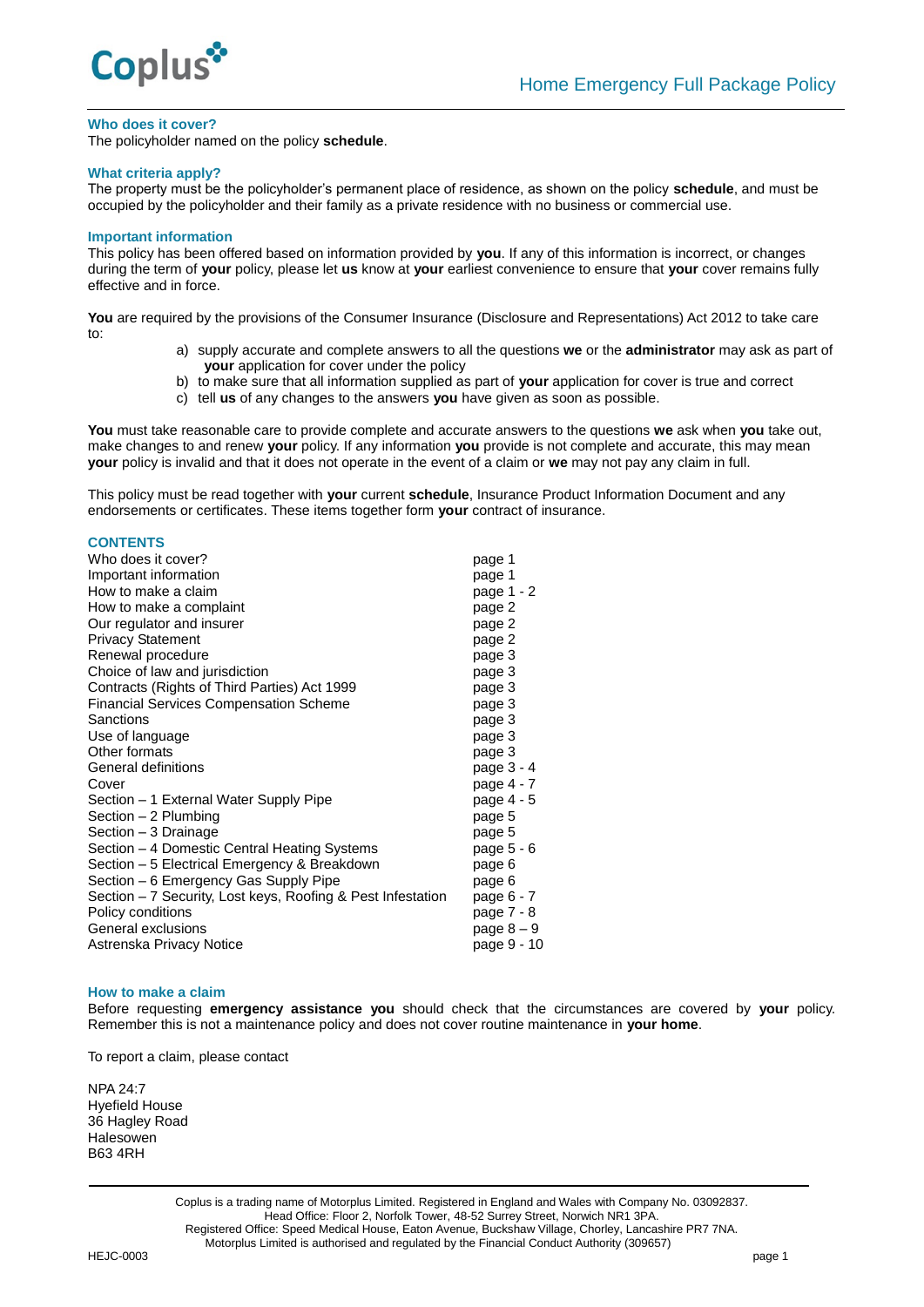

#### Tel: **0333 241 3365**

Major emergencies which could result in serious injury to the public or damage to property should be immediately advised to the utility supply company and/or the **emergency** services if necessary. The policy does not provide cover for any repairs, damage or other loss resulting from gas leaks which occur outside the boundary of the **home**.

#### **How to make a complaint**

**We** hope that **you** are completely happy with this policy and the service that **you** receive, however if **you** do have any reason to make a complaint, please follow the procedure below.

If **your** complaint relates to the sale of this policy, please contact **your** insurance broker.

If **your** complaint relates to a claim, please contact: NPA 24:7 Hyefield House 36 Hagley Road Halesowen B63 4RH Tel: **0121 695 1094** Email: [copluscomplaints@npa247.com](mailto:copluscomplaints@npa247.com)

If for any reason it is not possible for **us** to reach an agreement, **you** have the right to make an appeal to the Financial Ombudsman Service. This applies if **you** are an individual, or in a business capacity if **your** annual turnover is up to EUR 2,000,000 (or equivalent in sterling) and **you** have fewer than 10 members of staff. **You** can contact the Financial Ombudsman Service at:

The Financial Ombudsman Service Exchange Tower London E14 9SR

Tel: **0800 023 4 567** Email: **[complaint.info@financial-ombudsman.org.uk](mailto:complaint.info@financial-ombudsman.org.uk)** Website: [www.financial-ombudsman.org.uk](http://www.financial-ombudsman.org.uk/)

#### **Our regulator and insurer**

This insurance is arranged by Motorplus Limited t/a Coplus and underwritten Astrenska Insurance Limited, whose registered office is at Cutlers Exchange, 123 Houndsditch, London, EC3A 7BU. This insurance is effected in England and is subject to the Laws of England and Wales.

Astrenska Insurance Limited is authorised by the Prudential Regulation Authority and regulated by the Financial Conduct Authority and the Prudential Regulation Authority. Financial services register number 202846. These details can be checked on the Financial Services Register by visiting: www.fca.org.uk or by contacting the Financial Conduct Authority on 0800 111 6768.

Motorplus Limited t/a Coplus are authorised and regulated by the Financial Conduct Authority.

#### **Privacy Statement**

For full details of how **we** protect **your** privacy and process **your** data please read the Privacy Statement that accompanies this policy. The Privacy Statement can also be viewed online by visiting [https://www.coplus.co.uk/data](https://www.coplus.co.uk/data-privacy-notice)[privacy-notice](https://www.coplus.co.uk/data-privacy-notice)

#### **Telephone calls**

Please note that for **our** mutual protection telephone calls may be monitored and/or recorded.

#### **Fraud prevention, detection and claims history**

In order to prevent and detect fraud **we** may at any time:

- share information about **you** with other organisations and public bodies including the police;
- check and/or file **your** details with fraud prevention agencies and databases, and if **you** give **us** false or inaccurate information and **we** suspect fraud, **we** will record this.

**We** and other organisations may also search these agencies and databases to:

 help make decisions about the provision and administration of insurance, credit and related services for **you** and members of **your** household;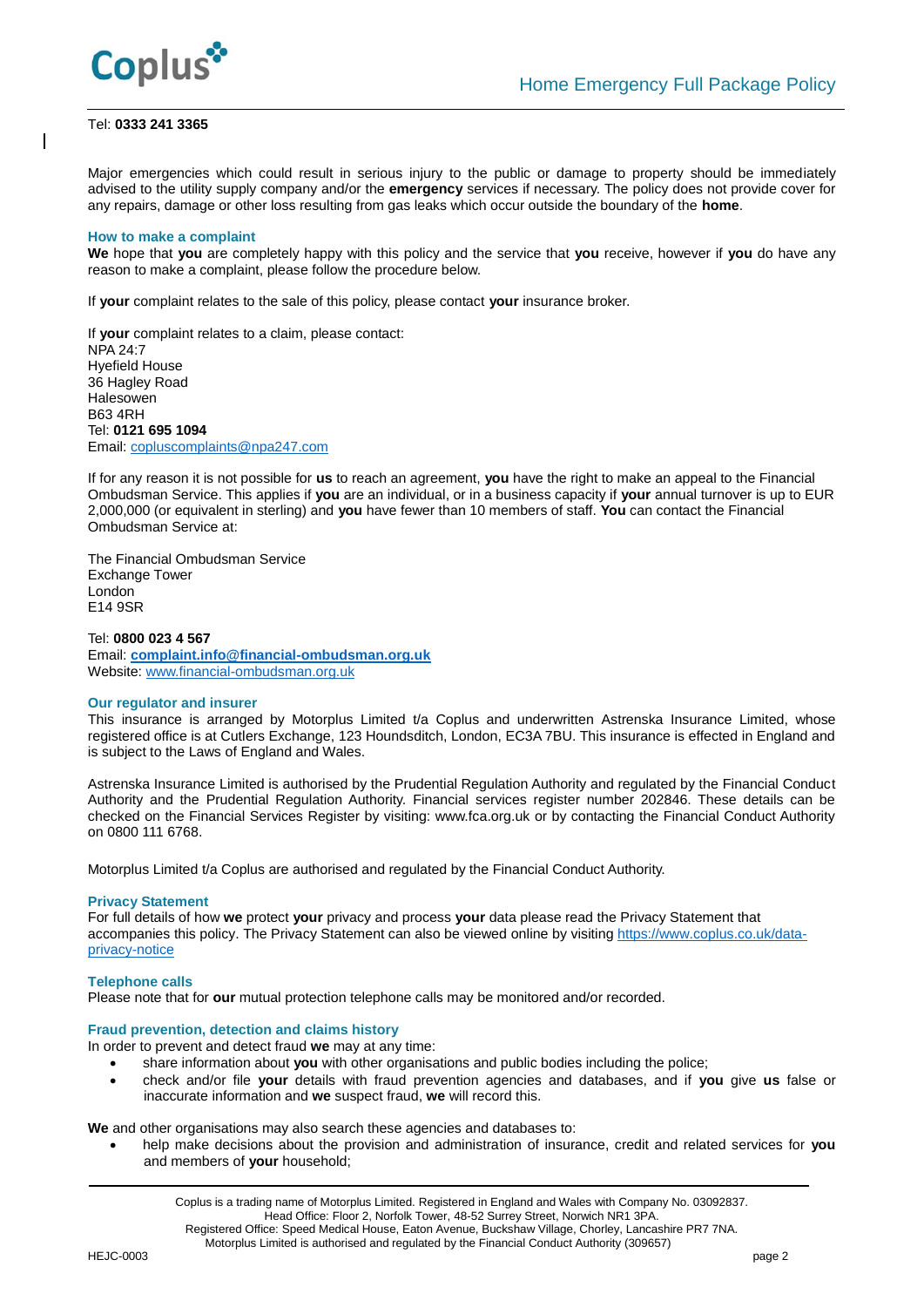

- trace debtors or beneficiaries, recover debt, prevent fraud and to manage **your** accounts or insurance policies;
- check **your** identity to prevent money laundering, unless **you** provide **us** with other satisfactory proof of identity;
- undertake credit searches and additional fraud searches.

#### **Renewal procedure**

The term of **your** policy is for one year. The **period of insurance** will end exactly one year after inception unless **you** renew **your** policy. If **you** wish to renew this **Home Emergency** insurance policy please contact **your** insurance broker who will be able to discuss **your** requirements.

#### **Choice of law and jurisdiction**

Unless otherwise agreed in writing, the law of England and Wales will apply to the contract or if at the date of contract **you** are a resident of Scotland, Northern Ireland, Channel Islands or the Isle of Man, in which case the law for that country will apply.

Unless otherwise agreed in writing, the courts of England and Wales, or the country in which **your** main residence is situated will have jurisdiction for hearing and determining any litigation arising out of or in connection with any dispute regarding the interpretation of this policy.

## **Contracts (Rights of Third Parties) Act 1999**

The terms of this policy are only enforceable **you.** A person who is not named under the policy has no rights under the Contracts (Rights of Third Parties) Act 1999 to enforce any term of this policy but this does not affect any right or remedy of a third party, which exists or is available apart from that Act.

#### **Your Agreement with Others**

This contract of insurance is personal to **you** the policyholder, and the **insurer**.

**We** will not be bound by any agreement between **you** and **your** appointed representative, or **you** and any other person or organisation.

**You** may not assign any of the rights under this policy without the **insurer's** express prior written consent.

#### **Financial Services Compensation Scheme**

Astrenska Insurance Limited is covered by the Financial Services Compensation Scheme. **You** may be entitled to compensation from the scheme in the event that Astrenska Insurance Limited cannot meet its obligations. This depends on the type of insurance and the circumstances of the claim. Most insurance contracts are covered for 90% of the claim with no upper limit. **You** can obtain further information about compensation scheme arrangements from the FSCS by visiting [www.fscs.org.uk.](http://www.fscs.org.uk/)

#### **Sanctions**

We shall not provide cover or be liable to pay any claim or other sums, including return premiums, where this would expose **us** to any sanction, prohibition or restriction under United Nations resolutions, asset freezing or trade or economic sanctions, laws or regulations of the European Union, United Kingdom, and/or all other jurisdictions where we transact business.

#### **Use of language**

Unless agreed otherwise, for the purposes of this insurance contract the language used will be English.

#### **Other formats**

If **you** require this document in any other format please do not hesitate to contact **us**.

#### **General definitions**

The words and phrases listed below will have the same meanings wherever they appear in this policy. These words and phrases can be identified in **bold** throughout the policy.

| <b>Administrator, We</b><br>Us, Our: | Motorplus Limited t/a Coplus acting on behalf of Astrenska Insurance Limited.                                                                                                                                                                        |
|--------------------------------------|------------------------------------------------------------------------------------------------------------------------------------------------------------------------------------------------------------------------------------------------------|
| <b>Approved Engineer:</b>            | A qualified person approved and instructed by the <b>helpline</b> to undertake <b>emergency</b> work.                                                                                                                                                |
| <b>Assistance:</b>                   | The reasonable efforts made by the approved engineer during a visit to the home to<br>complete a temporary repair to limit or prevent damage or if at similar expense the cost of<br>completing a permanent repair in respect of the cover provided. |
| <b>Beyond Economic</b>               | In the opinion of <b>our approved engineer</b> the cost of repair is more than the cost of                                                                                                                                                           |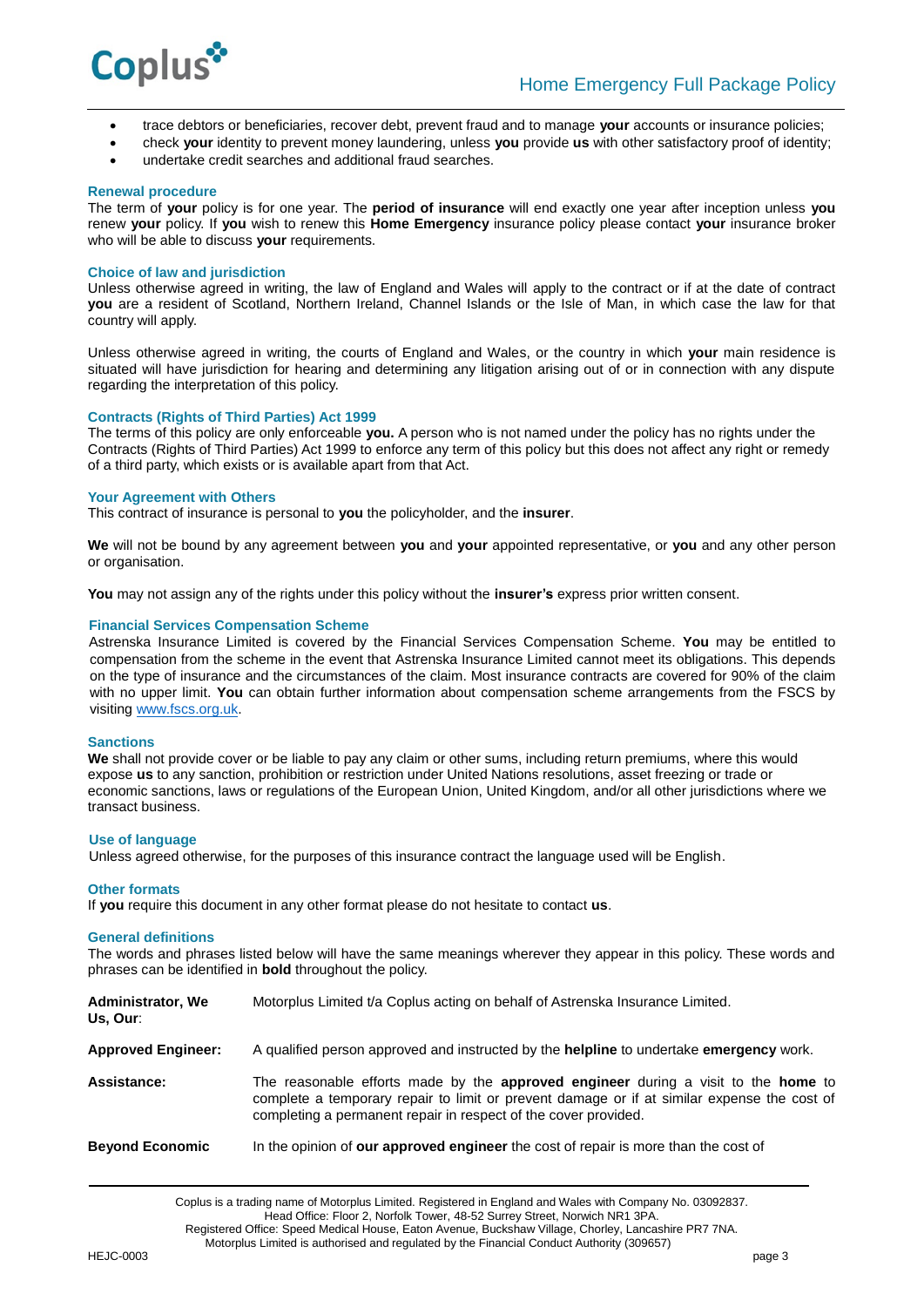# Coplus\*

| Repair:                                           | replacement. In the event your domestic boiler is declared beyond economic repair we will<br>make a contribution of £500 towards replacing it.                                                                                                                                                                                                                                                                                                                                       |
|---------------------------------------------------|--------------------------------------------------------------------------------------------------------------------------------------------------------------------------------------------------------------------------------------------------------------------------------------------------------------------------------------------------------------------------------------------------------------------------------------------------------------------------------------|
| <b>Call Out:</b>                                  | A request for <b>emergency assistance</b> from you, even if the request is then cancelled by you.                                                                                                                                                                                                                                                                                                                                                                                    |
| <b>Claim Limit:</b>                               | £1000 per claim for all sections excluding alternative accommodation costs.                                                                                                                                                                                                                                                                                                                                                                                                          |
| <b>Commencement Date:</b>                         | The start of the policy as shown in the schedule.                                                                                                                                                                                                                                                                                                                                                                                                                                    |
| <b>Deferment Period:</b>                          | In respect of all sections of the policy no claim can be made for any incident that occurs within<br>28 days of the commencement date of this policy as shown in the schedule, the deferment<br>period does not require to be served for renewed policies.                                                                                                                                                                                                                           |
| <b>Domestic Boiler:</b>                           | The central heating boiler contained within and supplying your home that is powered by<br>natural gas from the appliance isolating valve, including all manufacturers fitted components<br>within the boiler together with the pump, motorised valves, thermostat, time, temperature and<br>pressure controls. We will not cover any boiler that has an output in excess of 60kW/hr.                                                                                                 |
| <b>Domestic Central</b><br><b>Heating System:</b> | The domestic boiler and the central heating system within your home that is powered<br>by natural gas from the appliance isolating valve, including all manufacturer's fitted<br>components within the domestic boiler together with the pump, motorised valves, cylinder<br>thermostat, time temperature and pressure controls, radiator valves, pipe work, feed and<br>expansion tank and primary fluing. We will not cover any boiler that has an output in excess of<br>60kW/hr. |
| <b>Emergency:</b>                                 | A sudden and unexpected event which, if not dealt with quickly would in the reasonable<br>opinion of the helpline:                                                                                                                                                                                                                                                                                                                                                                   |
|                                                   | render the <b>home</b> unsafe or insecure; or<br>a)<br>damage or cause further damage to the home; or<br>b)<br>cause personal risk to you; or<br>C)<br>cause a health and safety risk to others.<br>d)                                                                                                                                                                                                                                                                               |
| Helpline:                                         | The telephone number for you to report an emergency under this policy. The number is:<br>0333 241 3365.                                                                                                                                                                                                                                                                                                                                                                              |
| Home:                                             | Your main permanent place of residence, as shown on the schedule. It must be owned and<br>occupied by you and your family as a private residence with no business use. Rented and let<br>properties, commercial and business premises, mobile homes and bed-sits are not eligible.                                                                                                                                                                                                   |
| Insurer:                                          | Astrenska Insurance Limited.                                                                                                                                                                                                                                                                                                                                                                                                                                                         |
| Pest(s):                                          | Wasps, hornets, rats and mice.                                                                                                                                                                                                                                                                                                                                                                                                                                                       |
| <b>Period of Insurance:</b>                       | The period of 12 calendar months beginning with the date of inception of this policy.                                                                                                                                                                                                                                                                                                                                                                                                |
| Schedule:                                         | The document supplied to you confirming the commencement date, your details, and the<br>home the subject of cover.                                                                                                                                                                                                                                                                                                                                                                   |
| <b>Territorial Limits:</b>                        | The United Kingdom Isle of Man and the Channel Islands.                                                                                                                                                                                                                                                                                                                                                                                                                              |
| Terrorism:                                        | Any direct or indirect consequence of terrorism as defined by the Terrorism Act 2000<br>and any amending or substituting legislation.                                                                                                                                                                                                                                                                                                                                                |
| Unoccupied:                                       | Where no one has resided in the <b>home</b> for a period exceeding 30 consecutive days.                                                                                                                                                                                                                                                                                                                                                                                              |
| You/Your:                                         | The person who applied for this insurance and is named on the schedule as the policyholder.                                                                                                                                                                                                                                                                                                                                                                                          |

# **Cover**

#### **Section 1 – External Water Supply Pipe**

The **insurer** will provide cover in respect of an **emergency** involving any blockage, collapse or leakage of the water supply pipe from and including the main stopcock for **your home** up to where it is connected to the public water main or communication pipe provided that **you** are responsible for this. In the event that **your home** becomes uninhabitable for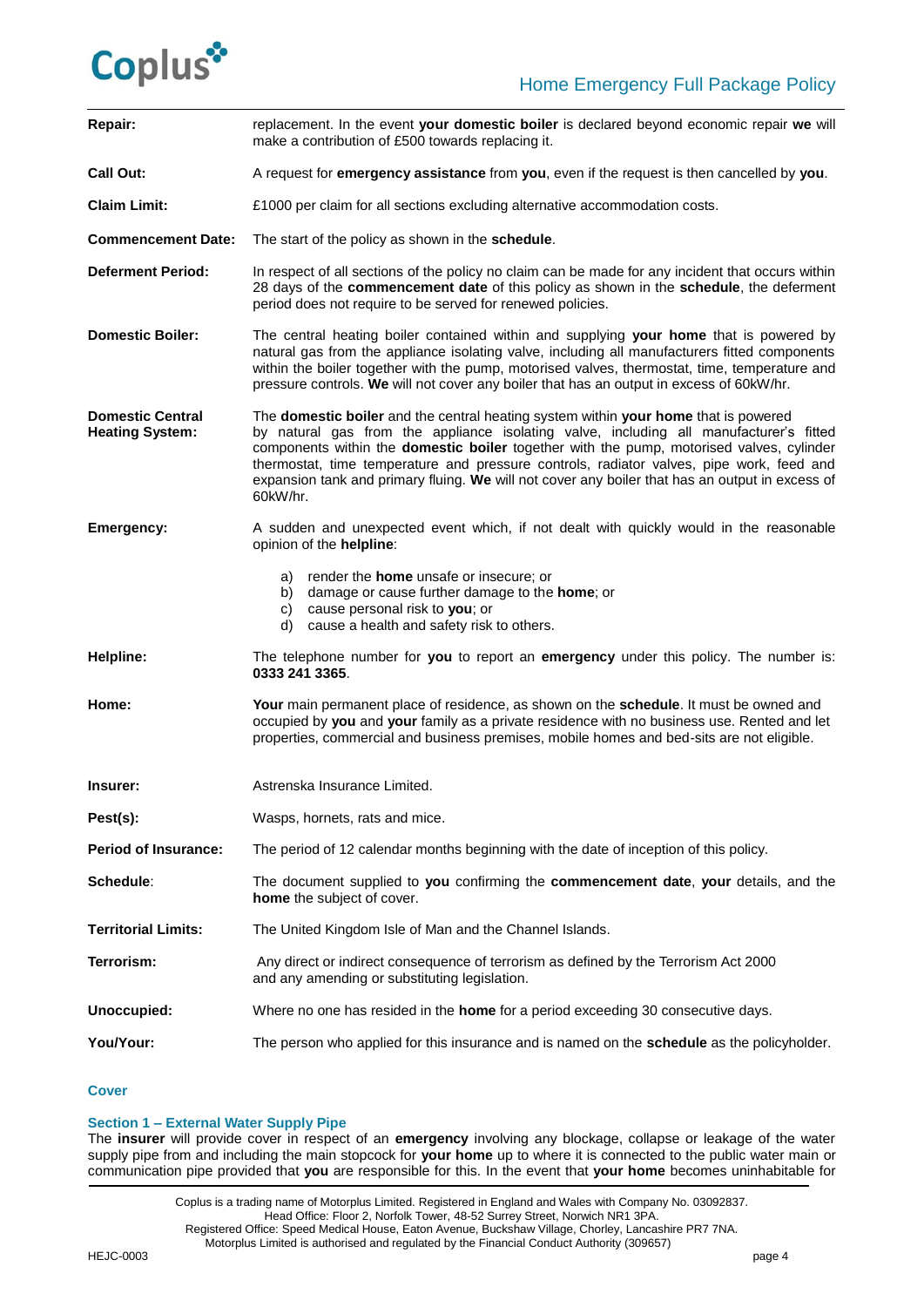

more than 48 hours as a result of an **emergency** covered by this section relating to **your** external water supply pipe, the **insurer** will pay up to £250 (including VAT) for the cost of suitable alternative accommodation.

### **Conditions applying to Section 1:**

Where **you** share legal responsibility for the water supply pipe outside the boundary of **your** property with any third party, the **insurer** will only pay **your** rateable proportion of any work undertaken under this section of cover.

When a shared responsibility applies, any third party or parties must agree to the work being completed by the **insurer** engineers and must grant any access necessary to the water supply pipe.

### **Exclusions applying to Section 1:**

- a) Costs which exceed **your** rateable proportion of the cost of any work undertaken by the **insurer** under the terms of this policy on a water supply pipe outside the boundary of **your** property where **you** share legal responsibility for the water supply pipe with any third party;
- b) Frozen pipes which have not caused any damage;
- c) Any work required on a water supply pipe outside the boundary of **your** property where **you** share legal responsibility for the water supply pipe with any third party who does not agree to the work being completed by the **insurers** engineers;
- d) Damage resulting from lack of proper maintenance;
- e)Reinstatement costs relating to the original surface or construction of a drive, path, decking or any other surface which is excavated as part of a claim.

# **Section 2 – Plumbing**

The **insurer** will provide cover in respect of an **emergency** arising from the sudden and unexpected failure of or damage to the internal plumbing system within the **home** which has or may result in internal water leakage, or escape of water from water tanks, pipes, domestic appliances or fixed heating systems which causes damage to the **home**. In the event that **your home** becomes uninhabitable for more than 48 hours as a result of an **emergency** covered by this section relating to **your** plumbing, the **insurer** will pay up to £250 (including VAT) for the cost of suitable alternative accommodation.

# **Exclusions applying to Section 2:**

- a) General maintenance including, but not limited, to dripping taps;
- b) Frozen pipes which have not caused any damage;
- c) Leaks from any household appliances, sink, shower or bath where leakage only occurs when the appliance is in use;
- d) Cracked or broken toilets or cisterns;
- e) Pipes outside the boundary of **your home;**
- f) Water pipes to, from or within a detached outbuilding or garage.

#### **Section 3 – Drainage**

The **insurer** will provide cover in respect of an **emergency** arising from the sudden and unexpected failure of or damage to the drainage system of **your home**. In the event that **your home** becomes uninhabitable for more than 48 hours as a result of an **emergency** covered by this section relating to **your** drainage, the **insurer** will pay up to £250 (including VAT) for the cost of suitable alternative accommodation.

#### **Exclusions applying to Section 3:**

- a) General servicing and maintenance issues including but not limited to leaf accumulation, build-up of oil, fats or other debris within the drainage system;
- b) Any drainage system which is not of standard construction e.g. clay pot, plastic, P.V.C or concrete;
- c) Cesspits, septic tanks, vacuum drainage systems, electric pumps;
- d) Plumbing and filtration systems for any swimming pools or spa or whirlpool baths;
- e) Detached outbuildings;
- f) Damage to drains caused by structures not conforming to local building regulations or caused as a result of negligence or neglect;
- g) Failure or damage caused to by faulty or defective design of the drainage pipe including but not limited to failure of pitch fibre pipework;
- h) Reinstatement costs relating the original surface or construction of a drive, path, decking or any other surface which is excavated as part of a claim.

#### **Section 4 – Domestic Central Heating Systems**

The **insurer** will provide cover in respect of an **emergency** which has arisen from the sudden and unexpected failure of **your domestic central heating system**. The **emergency** must render the **domestic central heating system** inoperable and the failure has to be due to mechanical or electrical failure or malfunction of the **central heating system**.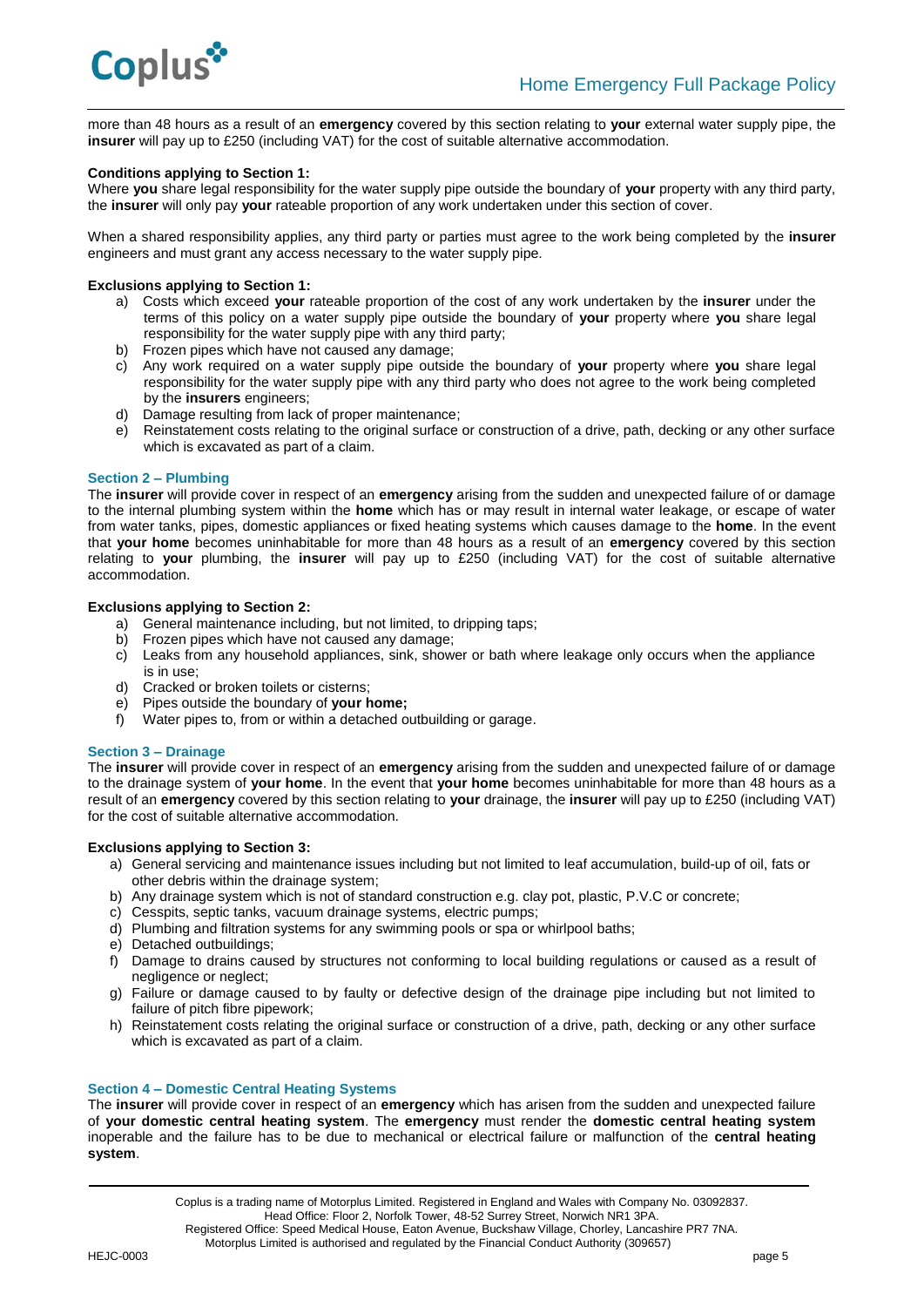

**We** will undertake to obtain spare parts as quickly as is reasonably possible. In the event it takes more than 48 hours to achieve this from the first point at which **our approved engineer** visits **you** and diagnoses the requirement **we** will pay a fixed benefit of £40 toward providing alternative heating. In the event **your domestic boiler** is declared **beyond economic repair we** will make a contribution of £500 towards replacing it.

# **Exclusions applying to Section 4:**

- a) General maintenance including, but not limited to, descaling or power flushing of the **domestic central heating system**, or any adjustment to the timing and temperature controls of the **domestic central heating system** and venting (bleeding) of radiators;
- b) Any non-gas appliances, Elson tanks, separate gas heaters supplying hot water, LPG boilers and dual purpose boilers such as AGAs and Rayburns;
- c) Maintenance or replacement of fan convector heaters or heated towel rails or underfloor heating;
- d) Corrosion or any work arising from hard water scale deposits;
- e) Removal of sludge or hard water scale from the **domestic central heating system**;
- f) Any gas fired appliance whose primary purpose is other than heating, for example a domestic cooker or lighting system;
- g) Solar powered panels or ground air and water source pumps.

#### **Section 5 – Electrical Emergency and Breakdown Cover**

The **insurer** will provide cover in respect of an **emergency** arising from the breakdown or failure of the permanent domestic electrical wiring system and its components (fuse box, switches, sockets) supplying electrical power to **your home**. In the event that **your home** becomes uninhabitable for more than 48 hours as a result of an **emergency** covered by this section relating to **your** permanent domestic electrical wiring system, the **insurer** will pay up to £250 (including VAT) for the cost of suitable alternative accommodation.

# **Exclusions applying to Section 5:**

- a) **Your** electricity supply meter;
- b) Domestic appliances or electrical items with a plug;
- b) Replacing light bulbs, fuses and any other routine electrical maintenance tasks;
- c) External Lighting, garden lighting and the electrical supply to outbuildings, such as sheds and greenhouses which are connected to a separate electric meter to that of the **home**;
- d) Swimming pools, fish tanks, ponds, burglar and smoke alarms, satellite/TV equipment, telephone equipment. doorbells, garage doors, shower units, portable and fixed heating systems, immersion heaters, power generating systems including solar panels and wind turbines, any 3 phase electrical systems;
- e) Electrical wiring or electrics in communal areas of **your home**.

#### **Section 6 – Emergency Gas Supply Pipe**

The **insurer** will provide cover in respect of an **emergency** following to any damage to the internal gas supply pipe following a gas leak occurring in **your home**. **Our assistance** will only be provided once the National Gas **Emergency** Service have attended and isolated the leak. In the event that **your home** becomes uninhabitable for more than 48 hours as a result of an **emergency** covered by this section relating to **your** gas supply pipe, **we** will pay up to £250 (including VAT) for the cost of suitable alternative accommodation.

#### **Exclusions Applying to Section 6:**

- a) General or routine maintenance;
- b) The breakdown of any gas boiler, fire, central heating or hot water system;
- c) Temporarily frozen pipes where there is no permanent damage;
- d) Systems not installed correctly by an appropriately qualified person or which do not conform to any governing Gas Safe regulation or requirements:
- e) Pipes outside the boundary of **your home**.

#### **Section 7 – Security, Lost keys, Roofing and Pest infestation**

The **insurer** will pay for the **call out**, labour and parts and materials involved in an **emergency** relating to the security or roofing of **your home**, a **pest** infestation or the loss of the only available key to **your home**.

**Security and Roofing –** The **insurer will** arrange an **emergency** repair to make the **home** safe and/or prevent further damage in the event of damage or failure to the roof, external lock, door or window.

**Lost Keys –** The **insurer** will assist **you** to gain access to **your home** arising from the loss of the only available key to **your home**, when **you** are unable to replace it or gain normal access.

#### **Pest Infestation** – The **insurer** will assist **you** to remove any **pest** infestation inside **your home**.

In the event that **your home** becomes uninhabitable for more than 48 hours as a result of an **emergency** covered by this section relating to **your** security, lost keys, roofing or **pest** infestation **we** will pay up to £250 (including VAT) for the cost of suitable alternative accommodation.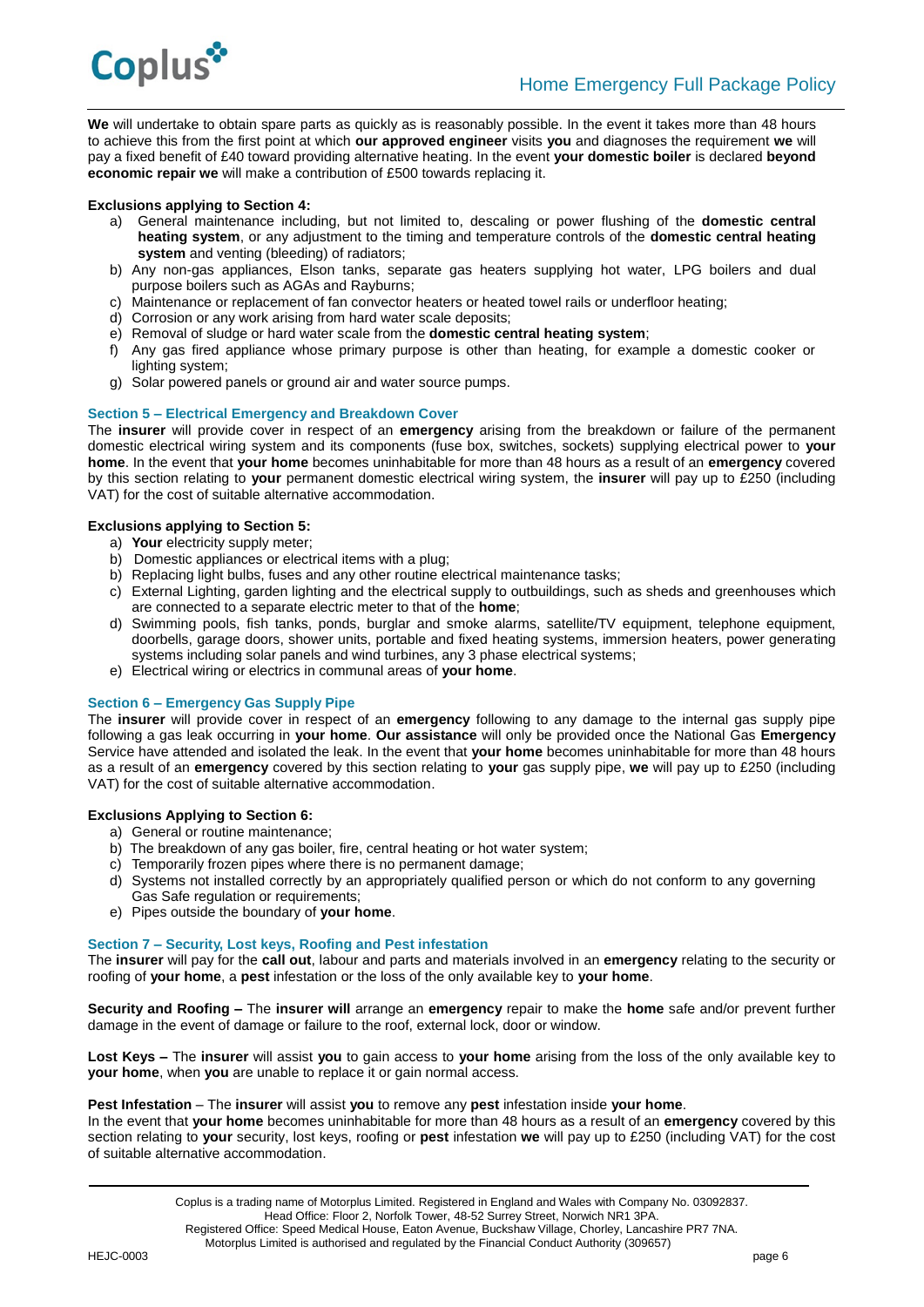

# **Exclusions Applying to Section 7:**

- a) **Pest** infestation relating to **pests** which are not defined in this policy**;** including but not limited to; ants, fleas, bedbugs, spiders, flies, squirrels and bees;
- b) **Pest** infestations of any outbuilding, or any other part of **your** property which is not part of main **home**, or where the living areas of the property are not affected;
- c) Damage caused by **pests**;
- d) Loss of keys to the main property if a duplicate set exists;
- e) Loss of keys for any outbuilding, garage or shed which is not part of the main **home**;
- The failure of any internal doors and/or window lock;
- g) The replacement or repair of electronic units powering garage doors.

### **Policy Conditions**

- **1. Claims**
	- a) **You** must allow the **insurer** reasonable access to the **home** to enable appropriate treatments to be carried out and follow advice from the **approved engineer** and / or the **helpline** in removing furniture if this is deemed necessary;
	- b) **You** must take reasonable care and maintain the **home** and its equipment in good order and take all reasonable precautions to prevent loss or damage;
	- c) **You** must respond to the **insurer** promptly in all matters relating to a claim;
	- d) The **insurer** reserve the right to:
		- i) take over any claim or proceedings at any time at the **insurers** expense and conduct them in **your** name should the **emergency** be as a result of an incorrect or failed previous repair;
		- ii) negotiate or settle any claim on **your** behalf;
		- iii) contact **you** directly at any point concerning **your** claim;
	- e) The **insurer** reserve the right to use non genuine replacement parts supplied from third parties in addition to those parts that may be sourced from the manufacturer or their approved suppliers. **We** are not responsible for any loss, damage or inconvenience resulting from a delay in obtaining or receiving delivery from the relevant supplier of any spares. To improve the quality of the service provided**,** calls to the **helpline** may be recorded.

# **2. Cancellation**

If **you** decide that for any reason, this policy does not meet **your** insurance needs then please return it to **your** insurance broker within 14 days from the day of purchase or the day on which **you** receive **your** policy documentation, whichever is the later. On the condition that no claims have been made or are pending, **we** will then refund **your** premium in full.

**You** may cancel the insurance cover after 14 days by informing **your** insurance broker, however no refund of premium will be payable.

The **insurer** shall not be bound to accept renewal of any insurance and may at any time cancel any insurance document by giving 30 days' notice in writing where there is a valid reason for doing so. A cancellation letter will be sent to **you** at **your** last known address. Valid reasons may include but are not limited to:

- a) Where the **insurer** reasonably suspects fraud
- b) Non-payment of premium
- c) Threatening and abusive behaviour
- d) Non-compliance with policy terms and conditions
- e) **You** have not taken reasonable care to provide accurate and complete answers to the questions **we** or **your** insurance broker ask.

If the **insurer** cancels the policy and/or any additional covers **you** will receive a refund of any premiums **you** have paid for the cancelled cover, less a proportionate deduction for the time the **insurer** has provided cover.

Where the **insurer's** investigations provide evidence of fraud or misrepresentation, the **insurer** may cancel the policy immediately and backdate the cancellation to the date of the fraud or the date when **you** provided **us** with incomplete or inaccurate information. This may result in **your** policy being cancelled from the date **you** originally took it out and the **insurer** will be entitled to keep the premium.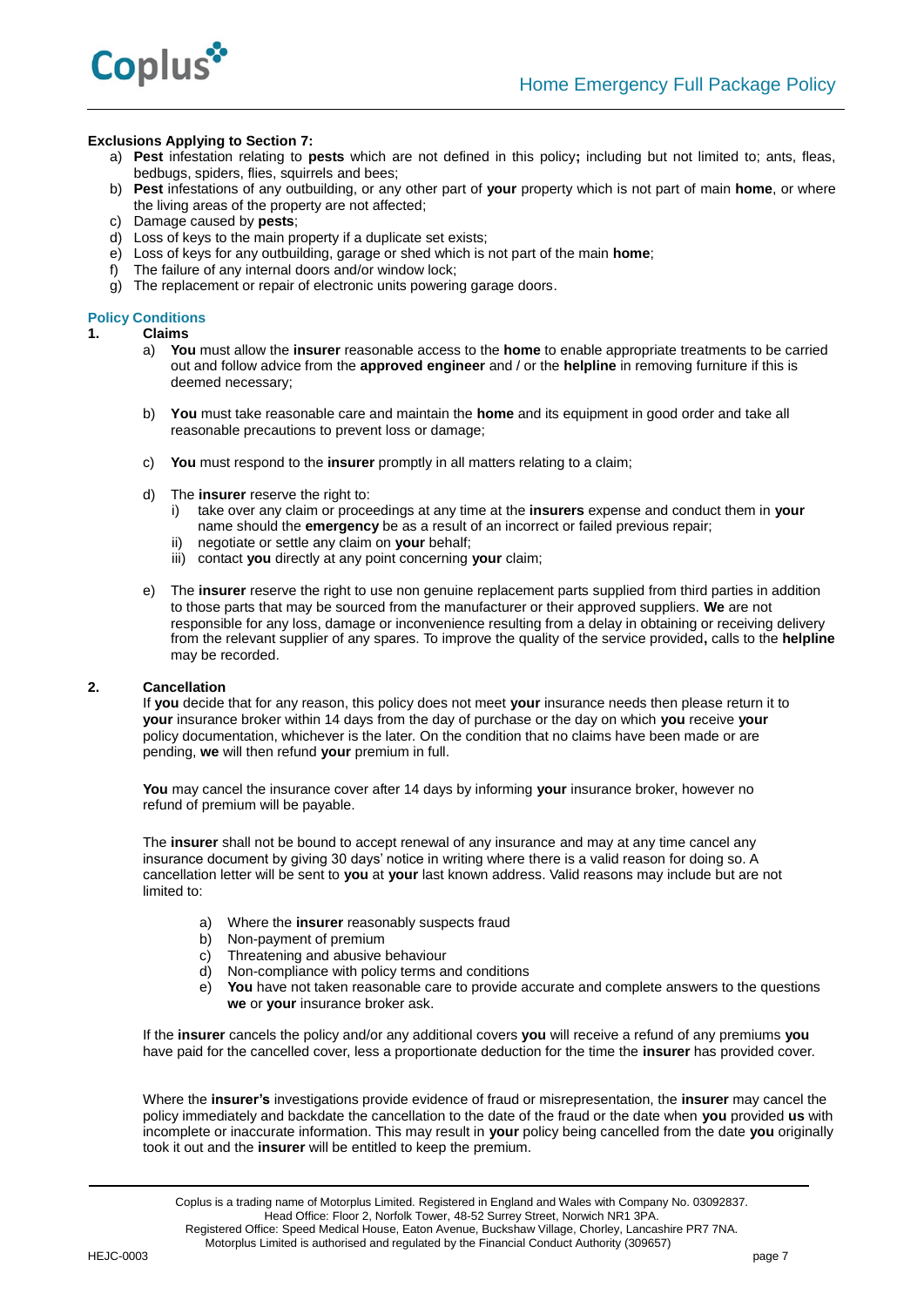

If **your** policy is cancelled because of fraud or misrepresentation, this may affect **your** eligibility for insurance with the **insurer**, as well as other **insurers**, in the future.

### **3. Arbitration Clause**

If there is a dispute between **you** and **us**, or **you** and the **insurer**, which arises from this insurance, **you** can make a complaint to **us** in accordance with the complaints process. If **we**, or the **insurer**, are not able to resolve the matter satisfactorily and the matter can be dealt with by the Financial Ombudsman Service, **you** can ask them to arbitrate in the matter.

If the matter cannot be dealt with by the Financial Ombudsman Service, it can be referred to arbitration by a single arbitrator who will be agreed by both **you** and **us**. The arbitration shall be in accordance with the Arbitration Act 1996 and will be binding on both parties. The costs of the arbitration shall be at the discretion of the arbitrator.

# **4. Fraudulent Claims**

**You** must not act in a fraudulent way. If **you** or anyone acting for **you**:

- fails to reveal or hides a fact likely to influence whether **we** accept **you**r proposal, **your** renewal, or any adjustment to **your** policy;
- fails to reveal or hides a fact likely to influence the cover **we** provide;
- makes a statement to **us** or anyone acting on **ou**r behalf, knowing the statement to be false;
- sends **us** or anyone acting on **our** behalf a document, knowing the document to be forged or false;
- makes a claim under the policy, knowing the claim to be false or fraudulent in any way; or
- makes a claim for any loss or damage **you** caused deliberately or with **your** knowledge.

If **your** claim is in any way dishonest or exaggerated then **we** will not pay any benefit under this policy or return any premium to **you** and **we** may cancel **your** policy immediately and backdate the cancellation to the date of the fraudulent claim. **We** may also take legal action against **you** and inform the appropriate authorities.

#### **5. Statutory Regulations**

In all matters relating to the performance of this insurance contract, it is the responsibility of both **you** and **us** that **we** both respectively comply with all Acts of Parliament and with all orders, regulations and bylaws made with statutory authority by Government Departments or by local or other authorities. The cost of meeting the requirements of this clause will be payable by **you** and **us** in **our** own rights respectively.

#### **6. Severability Clause**

If any term of this contract of insurance is to any extent invalid, illegal or incapable of being enforced, such term will be excluded to the extent of such invalidity, illegality or unenforceability; all other terms will remain in full force and effect.

# **7. Acts of Parliament**

All references to Acts of Parliament in this policy shall include the equivalent laws in Scotland, Northern Ireland, the Isle of Man and the Channel Islands and shall include any subsequent amendments, re-enactments or regulations**.**

#### **General Exclusions**

**We** shall not be liable for costs arising from or in connection with:

- 1. Any defect that may give rise to an **emergency** which is known to **you** prior to the **commencement date** of **your** policy or any defects which occur within the **deferment period.**
- 2. Claims arising after the **home** has been left **unoccupied**;
- 3. Any wilful or negligent act or omission by **you** or any third party;
- 4. Events where on attendance it becomes clear that the **call out** is not an **emergency**;
- 5. General maintenance work or any system that has not been regularly maintained;
- 6. Loss of or damage arising out of disconnection from or interruption to the public supply of gas or water or electricity to **your home**;
- 7. Any parts or item that may need to be replaced as a result of wear and tear or gradual deterioration;
- 8. Any **emergency** arising from poor workmanship or design defect;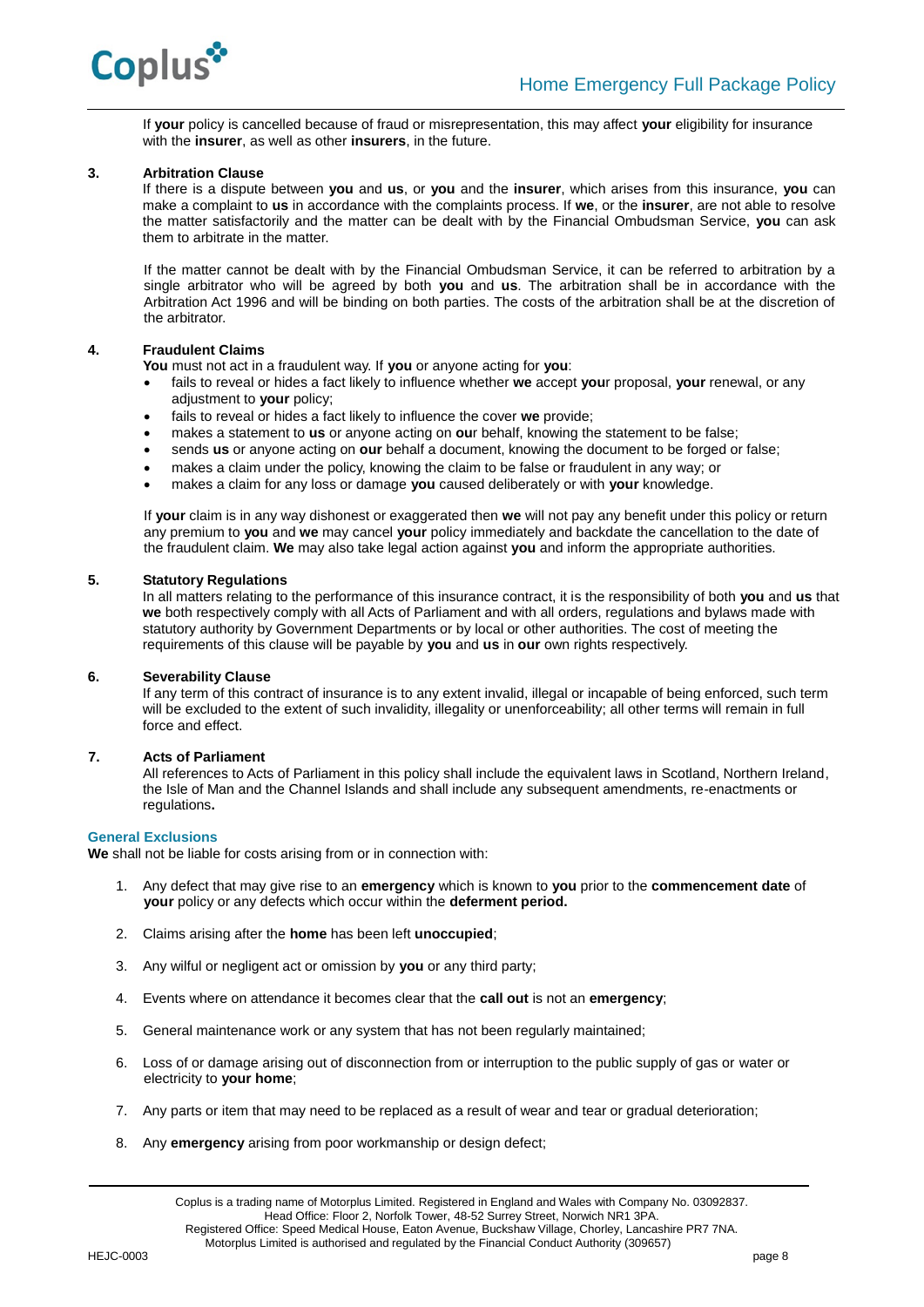

- 9. Any repair that is, in **our** opinion, either difficult or impossible to complete due to problems with access needed to facilitate the repair;
- 10. Replacing lead, steel or iron pipes, rusting, corrosion, general wear and tear and/or gradual deterioration;
- 11. Replacement of bespoke or designer radiators or towel rails;
- 12. Commercial and business premises, mobile homes and bed-sits;
- 13. Any boiler or system that has not been serviced in line with manufacturer's recommendations;
- 14. Improvements including work that is needed to bring the insured system up to current standards;
- 15. **Homes** situated outside the **territorial limits**;
- 16. An **emergency** arising from or associated with pollution or contamination;
- 17. Any damage caused by the **approved engineer** in gaining access in order to affect an **emergency** repair;
- 18. Loss or damage caused by war, invasion, foreign enemy hostilities (whether war is declared or not), civil war, **terrorism**, rebellion, revolution, military force or coup, or confiscation, nationalisation, requisition, destruction of or damage to property by or under the order of any government, local or public authority;
- 19. Any direct or indirect consequence of:
	- Irradiation, or contamination by nuclear material; or
	- The radioactive, toxic, explosive or other hazardous or contaminating properties of any radioactive matter; or
	- Any device or weapon which employs atomic or nuclear fission or fusion or other comparable reaction or radioactive force or matter;
- 20. Any system(s) not installed properly or in line with manufacturers guidelines;
- 21. Any consequence, howsoever caused, including but not limited to Computer Virus in Electronic Data being lost, destroyed, distorted, altered, or otherwise corrupted.

For the purposes of this policy, Electronic Data shall mean facts, concepts and information stored to form useable for communications, interpretations, or processing by electronic or electromechanical data processing or other electronically controlled hardware, software and other coded instructions for the processing and manipulation of data, or the direction and manipulation of such hardware.

For the purposes of this policy, Computer Virus shall mean a set of corrupting, harmful, or otherwise unauthorised instructions or code, whether these have been introduced maliciously or otherwise, and multiply themselves through a computer system or network of whatsoever nature.

#### **Astrenska Privacy Notice**

# **How we use the information about you**

As your insurer and a data controller, we collect and process information about you so that we can provide you with the products and services you have requested. We also receive personal information from your agent on a regular basis while your policy is still live. This will include your name, address, risk details and other information which is necessary for us to:

- Meet our contractual obligations to you;
- issue you this insurance policy;
- deal with any claims or requests for assistance that you may have
- service your policy (including claims and policy administration, payments and other transactions); and,

detect, investigate and prevent activities which may be illegal or could result in your policy being cancelled or treated as if it never existed;

• protect our legitimate interests

In order to administer your policy and deal with any claims, your information may be shared with trusted third parties. This will include members of The Collinson Group, contractors, investigators, crime prevention organisations and claims management organisations where they provide administration and management support on our behalf. Some of these companies are based outside of the European Union where different data privacy laws apply. Wherever possible, we will have strict contractual terms in place to make sure that your information remains safe and secure. We will not share your information with anyone else unless you agree to this, or we are required to do this by our regulators (e.g. the Financial Conduct Authority) or other authorities.